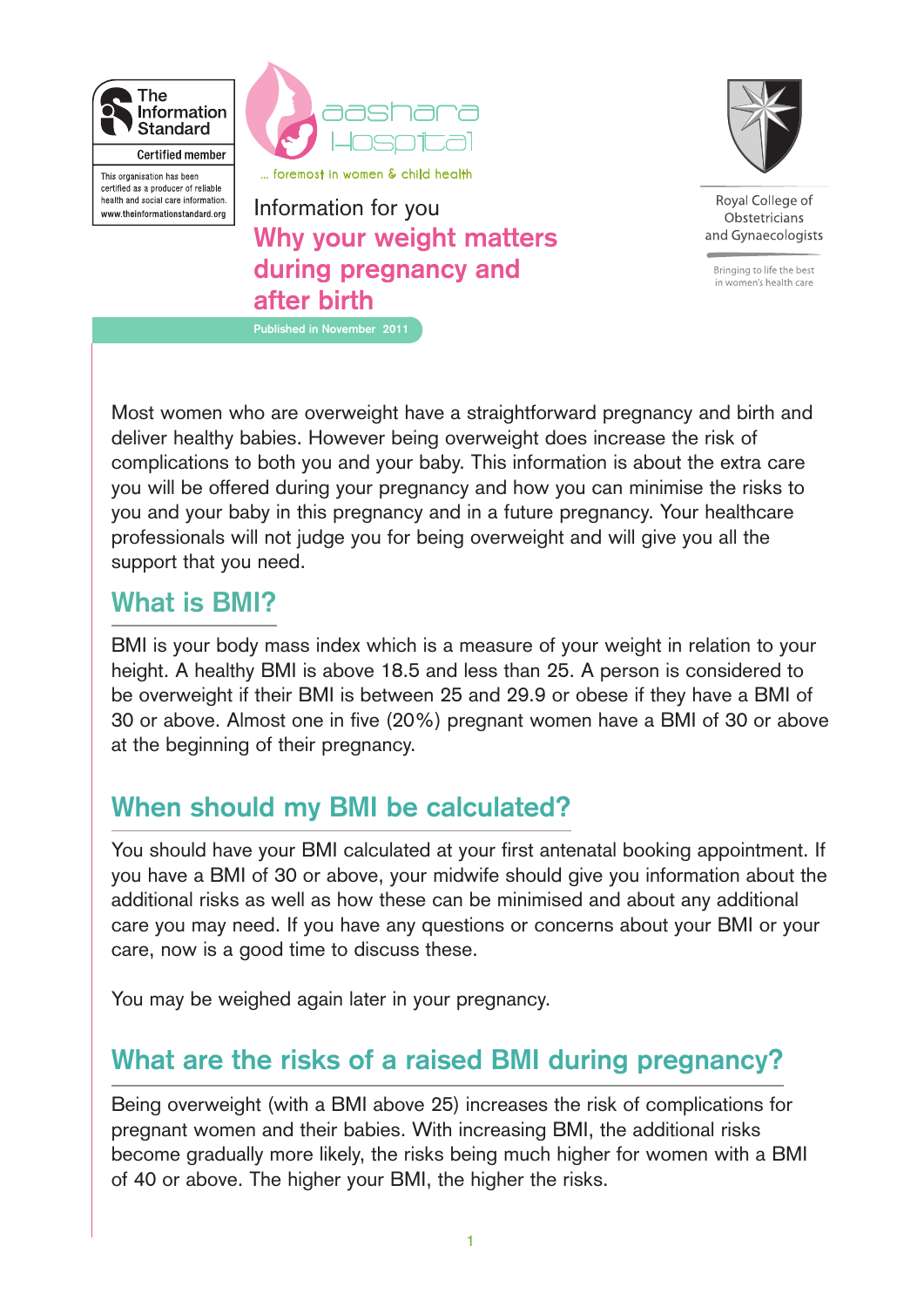

If your BMI is less than 35 and you have no other problems you may still be able to remain under midwifery led care. However if your BMI is more than 35, the risks to you and your baby are higher and you will need to be under the care of a consultant.

# **Risks for you associated with a raised BMI include:**

### **Thrombosis**

Thrombosis is a blood clot in your legs (venous thrombosis) or in your lungs (pulmonary embolism). Pregnant women have a higher risk of developing blood clots compared with women who are not pregnant. If your BMI is 30 or above, the risk of developing blood clots in your legs is additionally increased. For further information see RCOG Patient Information: Treatment of venous thrombosis during pregnancy and after birth.

### **Gestational diabetes**

Diabetes which is first diagnosed in pregnancy is known as gestational diabetes. If your BMI is 30 or above, you are three times more likely to develop gestational diabetes than women whose BMI is below 30.

### **High blood pressure and pre-eclampsia**

A BMI of 30 or above increases your risk of developing high blood pressure. Preeclampsia is a condition in pregnancy which is associated with high blood pressure (hypertension) and protein in your urine (proteinuria). If you have a BMI of 35 or above at the beginning of your pregnancy, your risk of pre-eclampsia is doubled compared with women who have a BMI under 25. For further information see RCOG patient information: Pre-eclampsia: what you need to know.

# **Risks for your baby associated with a raised BMI include:**

- If you have a BMI of 30 or above before pregnancy or in early pregnancy, this can affect the way the baby develops in the uterus (womb). Neural tube defects (problems with the development of the baby's brain and spine) are uncommon. Overall around 1 in 1000 babies are born with neural tube defects in the UK but if your BMI is over 40, your risk is three times that of a woman with a BMI below 30.
- Miscarriage the overall risk of a miscarriage under 12 weeks is 1 in 5 (20%), but if you have a BMI over 30, your risk increases to 1 in 4 (25%).
- You are more likely to have a baby weighing more than 4 kg (8 lb and 14 ounces). If your BMI is over 30, your risk is doubled from 7 in 100 (7%) to 14 in 100 (14%) compared to women with a BMI of between 20 and 30.
- Stillbirth the overall risk of stillbirth in the UK is 1 in 200 (0.5%), but if you have a BMI over 30, your risk is doubled to 1 in 100 (1%).
- If you are overweight, your baby will have an increased risk of obesity and diabetes in later life.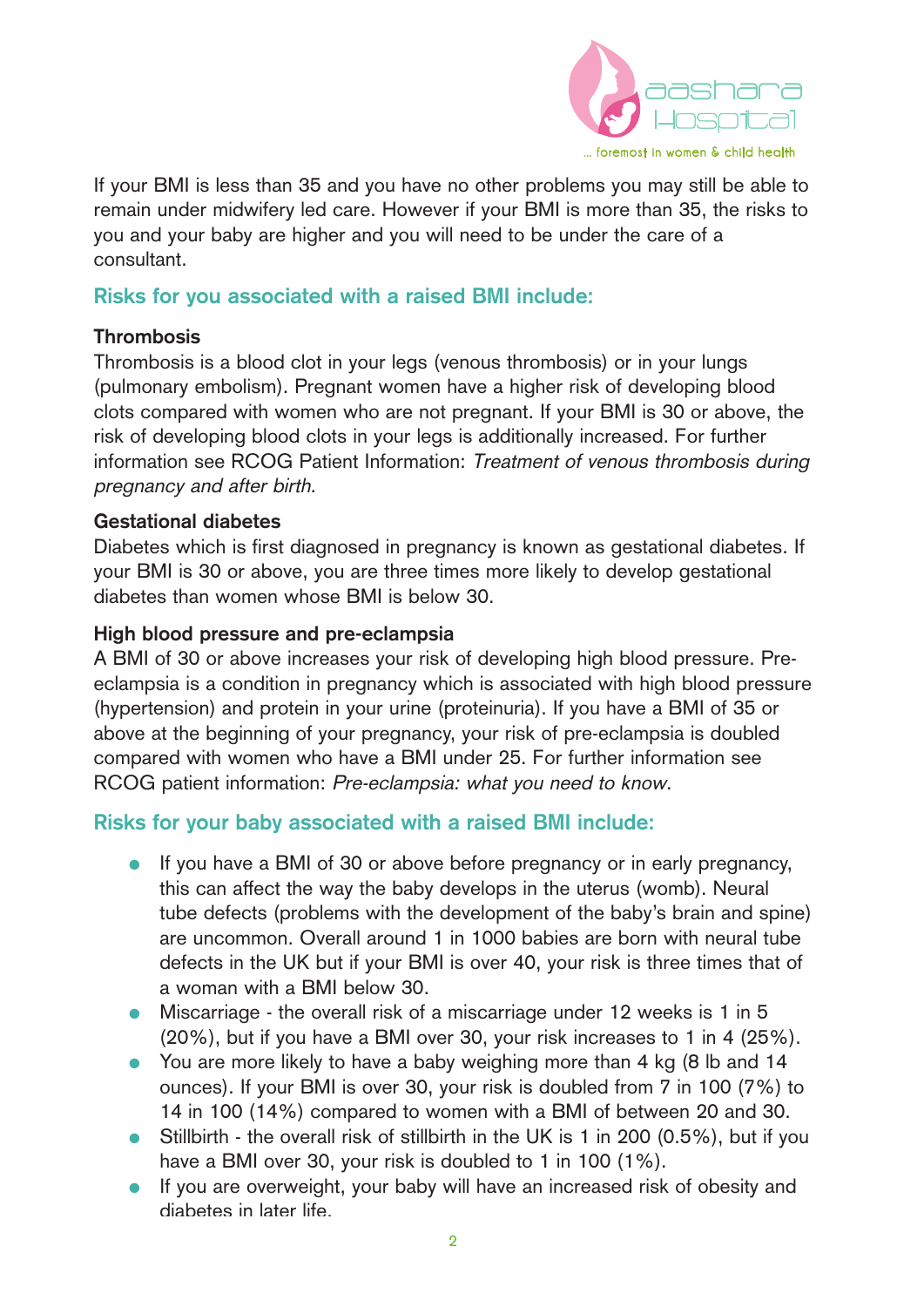

# **What are the risks of a raised BMI during labour and birth?**

There is an increased risk of complications during labour and birth, particularly if you have a BMI of more than 40. These include:

- vour baby being born early (before 37 weeks)
- $\bullet$  a long labour
- the baby's shoulder becoming 'stuck' during birth. For further information see RCOG Patient Information: A difficult birth: what is shoulder dystocia?
- an emergency caesarean birth
- a more difficult operation if you need a caesarean section and a higher risk of complications afterward, for example your wound becoming infected
- anaesthetic complications, especially with general anaesthesia
- heavy bleeding after birth (postpartum haemorrhage) or at the time of caesarean section.

# **How can the risks during pregnancy be reduced?**

By working together with your healthcare professionals, the risks to you and your baby can be reduced by:

### **Healthy eating**

The amount of weight women may gain during pregnancy can vary greatly. A healthy diet will benefit both you and your baby during pregnancy. It will also help you to maintain a healthy weight after you have had your baby. You may be referred to a dietician for specialist advice about healthy eating. You should aim to:

- Base your meals on starchy foods such as potatoes, bread, rice and pasta, choosing wholegrain where possible.
- Watch the portion size of your meals and snacks and how often you eat. Do not 'eat for two'.
- Eat a low-fat diet. Avoid increasing your fat and/or calorie intake. Eat as little as possible of the following: fried food, drinks and confectionary high in added sugars, and other foods high in fat and sugar.
- Eat fibre-rich foods such as oats, beans, lentils, grains, seeds, fruit and vegetables as well as wholegrain bread, brown rice and pasta.
- Eat at least five portions of a variety of fruit and vegetables each day, in place of foods higher in fat and calories.
- **•** Always eat breakfast.

In general you do not need extra calories for the first two-thirds of pregnancy and it is only in the last 12 weeks that women need an extra 200 kilocalories a day.

Trying to lose weight by dieting during pregnancy is not recommended even if you are obese, as it may harm the health of your unborn baby. However, by making healthy changes to your diet you may not gain any weight during pregnancy and you may even lose a small amount. This is not harmful.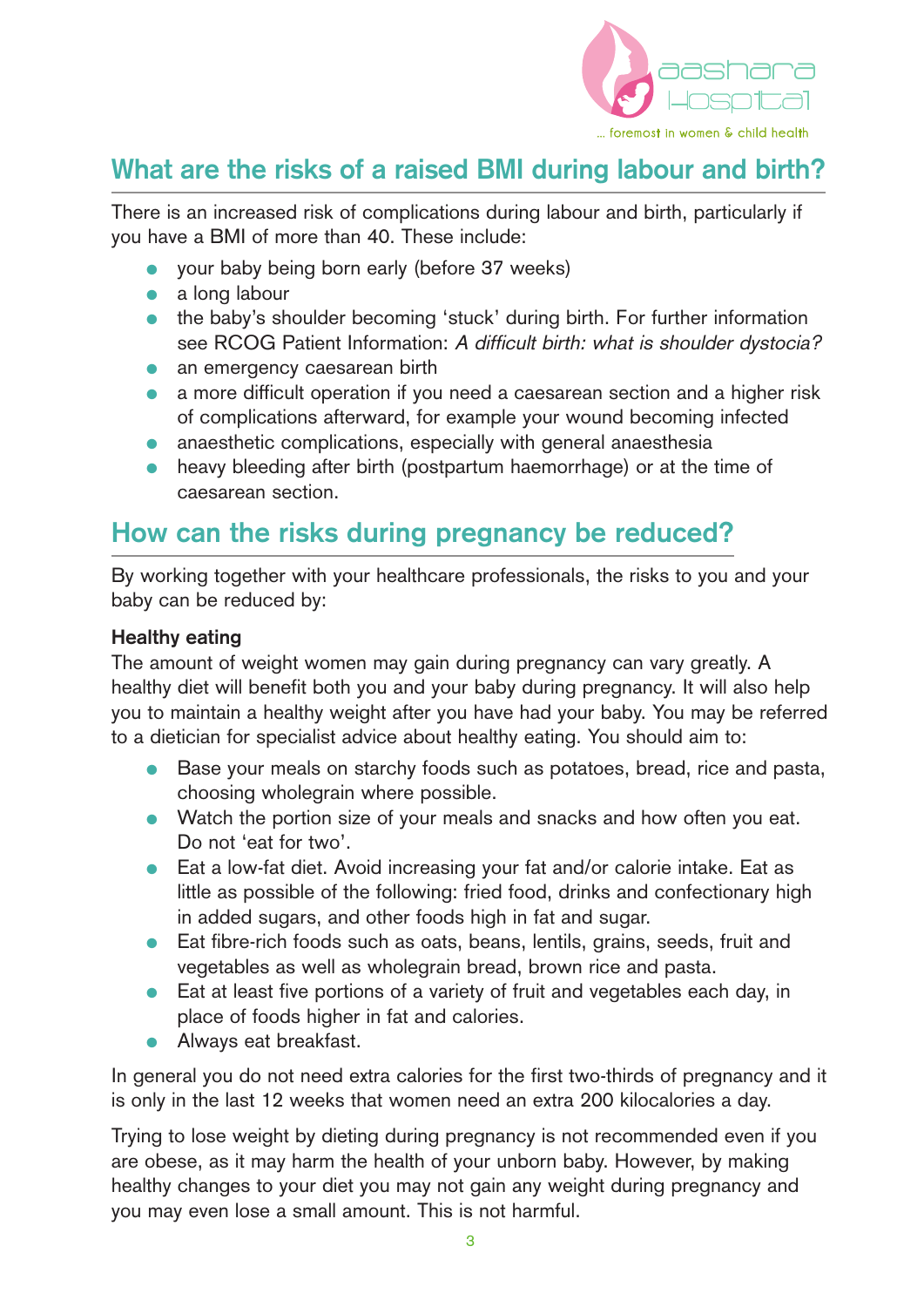

# **Exercise**

Your midwife should ask you about how physically active you are. You may be given information and advice about being physically active as this will be a benefit to your unborn child.

- Make activities such as walking, cycling, swimming, low impact aerobics and gardening part of everyday life and build activity into daily life by taking the stairs instead of the lift or going for a walk at lunchtime.
- Minimise sedentary activities, such as sitting for long periods watching television or at a computer.
- Physical activity will not harm you or your unborn baby. However, if you have not exercised routinely you should begin with no more than 15 minutes of continuous exercise, three times per week, increasing gradually to 30 minute sessions every day. A good guide that you are not overdoing it is that you should still be able to have a conversation while exercising.

# **An increased dose of folic acid**

Folic acid helps to reduce the risks of your baby having a neural tube defect. If your BMI is 30 or above you should take a daily dose of 5 mg of folic acid. This is a higher dose than the usual pregnancy dose, and it needs to be prescribed by a doctor. Ideally you should start taking this a month before you conceive and continue to take it until you reach your 13th week of pregnancy. However, if you have not started taking it early, there is still a benefit from taking it when you realise you are pregnant.

# **Vitamin D supplements**

All pregnant women are advised to take a daily dose of 10 micrograms of vitamin D supplements. However, this is particularly important if you are obese as you are at increased risk of vitamin D deficiency.

# **Venous thrombosis**

Your risk for thrombosis (blood clots in your legs or lungs) should be assessed at your first antenatal appointment and monitored during your pregnancy. You may need to have injections of low molecular weight heparin to reduce your risk of blood clots. This is safe to take during pregnancy. For more information, see RCOG Patient Information: Reducing the risk of venous thrombosis in pregnancy and after birth.

# **Gestational diabetes**

You should be tested for gestational diabetes between 24 and 28 weeks. If your BMI is more than 40 you may also have the test earlier in pregnancy. If the test indicates you have gestational diabetes, you will be referred to a specialist to discuss this further.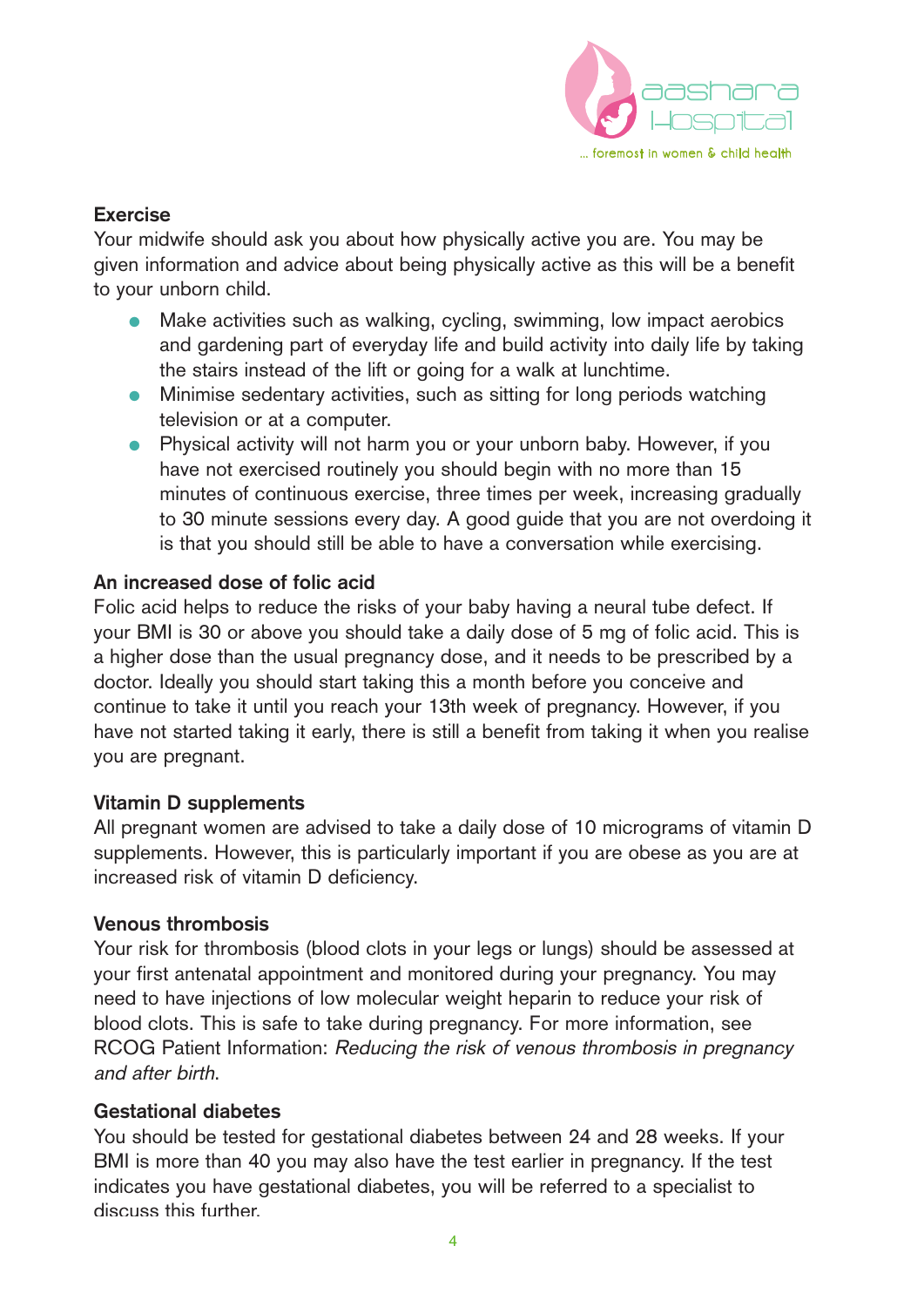

### **Monitoring for pre-eclampsia**

Your blood pressure will be monitored at each of your appointments. Your risk of pre-eclampsia may be additionally increased if you are over 40 years old, if you had pre-eclampsia in a previous pregnancy or if your blood pressure is high before pregnancy.

If you have these or other risk factors, you may need to attend hospital for your appointments and your doctor may recommend a low dose of aspirin to reduce the risk of developing high blood pressure.

#### **Additional ultrasound scanning**

Having a BMI of more than 30 can affect the way the baby develops in the uterus (womb) so you may need additional ultrasound scans. You may also need further scans because it can be more difficult to check that your baby is growing properly or feel which way round your baby is.

# **Planning for labour and birth**

Because of these possible complications, you should have a discussion with your obstetrician and/or midwife about the safest way and place for you to give birth. If you have a BMI of 40 or more, arrangements should be made for you to see an anaesthetist to discuss a specific plan for pain relief during labour and birth.

These discussions may include:

#### **Where you give birth**

There is an increased chance of your baby needing to be cared for in a special care baby unit (SCBU) after birth. If your BMI is 35 or above, you will be recommended to give birth in a consultant-led obstetric unit with a SCBU. If your BMI is between 30 and 35, your healthcare professional will discuss with you the safest place for you to give birth depending on your specific health needs.

#### **What happens in early labour**

If your BMI is over 40, it may be more difficult for your doctors to insert a cannula (a fine plastic tube which is inserted into the vein to allow drugs and/or fluid to be given directly into your blood stream) into your arm. Your doctors will usually insert this early in labour in case it is needed in an emergency situation.

#### **Pain relief**

All types of pain relief are available to you. However, having an epidural (a regional anaesthetic injection given into the space around the nerves in your back to numb the lower body) can be more difficult if you have a BMI over 30. Your anaesthetist should have a discussion with you about the anticipated difficulties. He or she may recommend that you have an epidural early in the course of labour.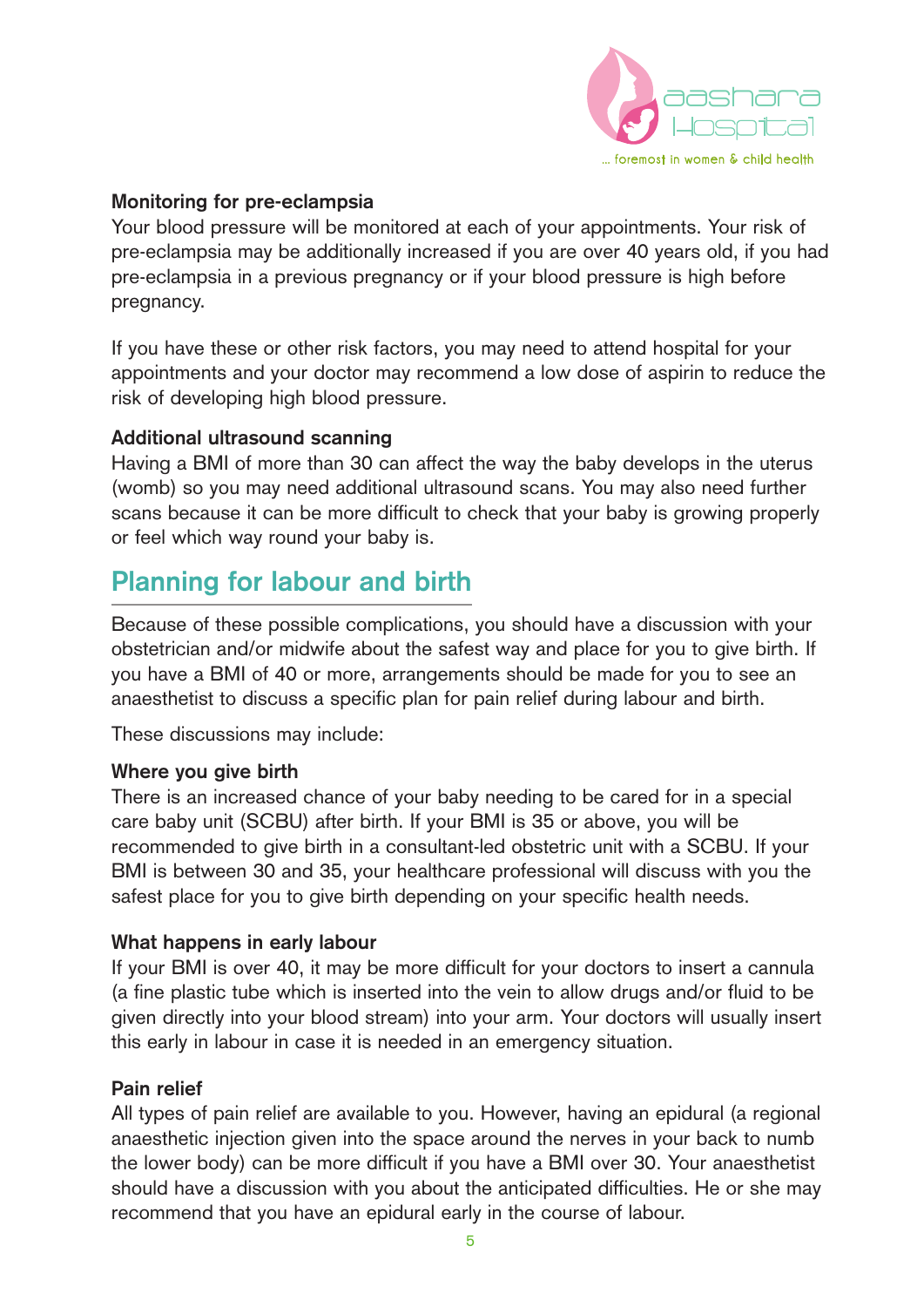

### **Delivering the placenta (afterbirth)**

An injection is normally recommended to help with the delivery of the placenta (afterbirth) to reduce the risk of postpartum haemorrhage (heavy bleeding).

# **What happens after birth?**

After birth some of your risks continue. By working together with your healthcare professionals, you can minimise the risks in the following ways:

#### **Monitoring blood pressure**

You are at increased risk of high blood pressure for a few weeks after the birth of your baby and this will be monitored.

# **Prevention of thrombosis**

You are at increased risk of thrombosis for a few weeks after the birth of your baby. Your risk will be re-assessed. To reduce the risk of a blood clot developing after your baby is born:

- Try to be active avoid sitting still for long periods.
- Wear special compression stockings, if you have been advised you need them.
- If you have a BMI of 40 or above, you should have low molecular weight heparin treatment for at least a week after the birth of your baby regardless of whether you deliver vaginally or by caesarean section. It may be necessary to continue taking this for 6 weeks.

# **Test for diabetes**

For many women who have had gestational diabetes, blood sugar levels return to normal after birth and medication is no longer required, but you should be re-tested for diabetes about 6 weeks after giving birth. Your risk of developing diabetes in later years is increased if you have had gestational diabetes. You should be tested for diabetes by your GP once a year.

# **Information and support about breastfeeding**

Breastfeeding is best for your baby. It is possible to breastfeed successfully if you have a BMI of 30 or above. Extra help should be available if you need it.

#### **Vitamin D supplements**

You should continue to take vitamin D supplements whilst you are breastfeeding.

# **Healthy eating and exercise**

Continue to follow the advice on healthy eating and exercise. If you want to lose weight once you have had your baby, you can discuss this with your GP.